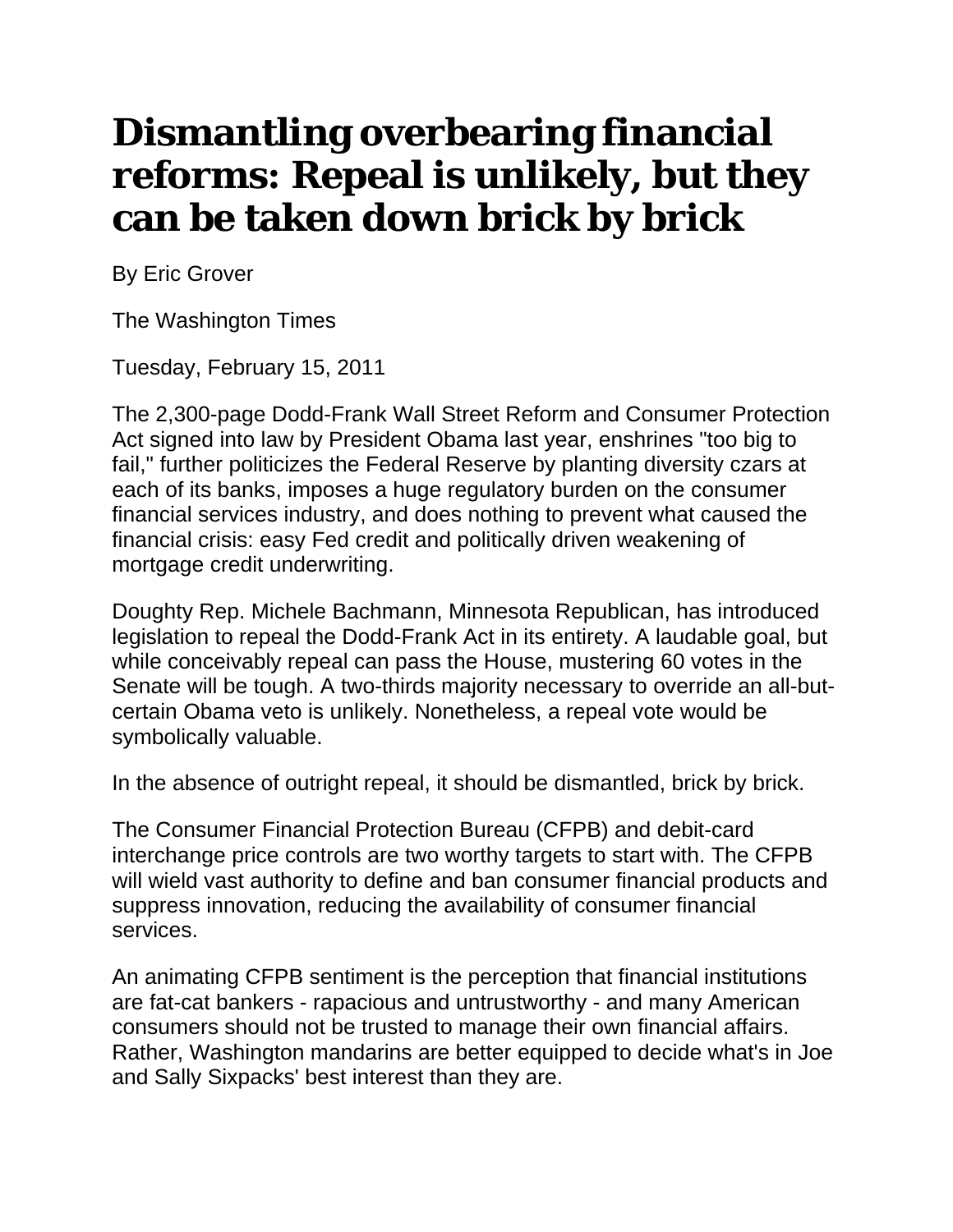Before 2009, the Fed's regulatory approach was to work toward full disclosure of consumer financial products' material facts. Consumers were considered sovereign - a notion few questioned for the first several centuries of the Republic.

How radical is it to suggest Americans who can vote, serve on a jury and join the Army ought to be considered competent and free to choose a credit card?

But today, many members of Congress and regulators are at heart paternalists. Most Americans, however, want to govern themselves.

Those who want to roll back Mr. Obama's regulatory onslaught on the financial services sector should propose narrowing the CFPB's mandate to ensuring products' material facts are fully disclosed. Then consumer choices in the market can determine what financial products succeed and fail.

Eighty percent of Americans have a debit card. Sen. Richard J. Durbin's amendment to the Dodd-Frank Act imposes punitive price controls on debit networks' interchange fees. Most of the \$16 billion in debit fees banks earn will be eliminated. Consequently consumers, who today take free debit and checking for granted, will be hit with a battery of new debit, checking and account maintenance fees and lose their rewards. Chase Chief Executive Officer Jaimie Dimon suggests 5 percent of consumers may be driven out of the banking system.

It takes chutzpah for advocates of treating networks such as MasterCard and Visa as public utilities to say they're pro-consumer. Visa Chief Executive Officer Joe Saunders says "consumers have been thrown under the bus." That's exactly the right way to frame the issue. No congressman wants to be tagged as anti-consumer. By pressuring Congress, the merchant lobby was successful in winning price concessions in Washington it couldn't win in the market. Similarly, the financial services industry has to engage consumers to put heat on Congress.

Retail payment networks such as MasterCard and Visa are fiercely competitive and deliver enormous value to consumers and merchants. If there's a problem, it's that consumers, merchants and politicians take payment cards' convenience, availability, security and near-ubiquitous